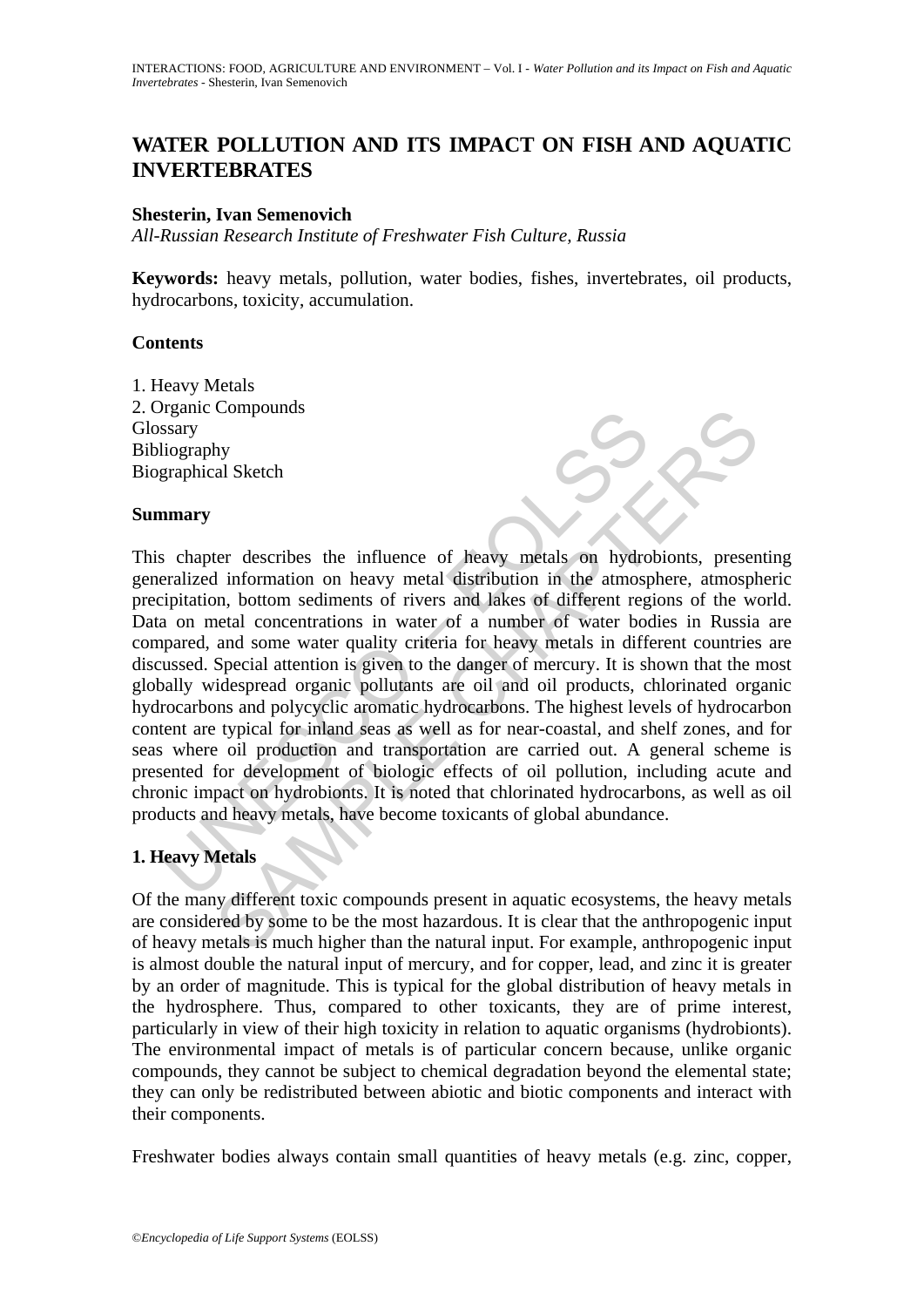mercury, cadmium, cobalt, chrome, iron, manganese, and arsenic). On average, metal concentrations are higher in river water than in sea water because in the sea the metals are adsorbed by colloids and organic substances. Tables 1 to 3 present generalized data on distribution of some heavy metals in the atmosphere, in atmospheric precipitation, and in water and bottom sediments of rivers and lakes in various regions in the world.

The natural sources of the metals entering the aquatic environment are rocks. Presently, the levels of metal ingress from the anthropogenic and natural sources are comparable.

| <b>Region</b>                  | <b>Ph</b>    | <b>Cd</b>       | As            | Hg<br>(gaseous) |
|--------------------------------|--------------|-----------------|---------------|-----------------|
| Europe (without USSR)          | $2 - 107$    | $0.01 - 3.0$    | $0.23 - 5.4$  | $6.5 - 49$      |
| European part of Former USSR   | $2.9 - 17$   | $0.1 - 0.9$     | $0.19 - 3.4$  | $4.9 - 26$      |
| Asia                           | $1.2 - 43$   | $0.06 - 0.92$   | $0.2 - 8.8$   | $5.1 - 34$      |
| North America                  | $3.6 - 72$   | $0.17 - 2.0$    | $0.3 - 2.5$   | $0.5 - 50$      |
| South America                  | $1.9 - 11$   | $0.02 - 1.1$    | $0.9 - 1.6$   |                 |
| Atlantic ocean (northern part) | $0.05 - 64$  | $0.003 - 0.6$   | 0.12          | $0.4 - 3.5$     |
| Pacific ocean: (northern part) | $0.17 - 1.9$ |                 | $0.02 - 0.14$ | $1.5 - 2.0$     |
| Arctic                         | $0.2 - 4.9$  | $0.05 - 0.39$   | $0.2 - 0.6$   |                 |
| Antarctica                     | $0.1 - 0.6$  | $0.001 - 0.024$ | 0.008         |                 |

| Asia                                                                                              | $1.2 - 43$     | $0.06 - 0.92$   | $0.2 - 8.8$     | $5.1 - 34$      |  |  |
|---------------------------------------------------------------------------------------------------|----------------|-----------------|-----------------|-----------------|--|--|
| North America                                                                                     | $3.6 - 72$     | $0.17 - 2.0$    | $0.3 - 2.5$     | $0.5 - 50$      |  |  |
| South America                                                                                     | $1.9 - 11$     | $0.02 - 1.1$    | $0.9 - 1.6$     |                 |  |  |
| Atlantic ocean (northern part)                                                                    | $0.05 - 64$    | $0.003 - 0.6$   | 0.12            | $0.4 - 3.5$     |  |  |
| Pacific ocean: (northern part)                                                                    | $0.17 - 1.9$   |                 | $0.02 - 0.14$   | $1.5 - 2.0$     |  |  |
| Arctic                                                                                            | $0.2 - 4.9$    | $0.05 - 0.39$   | $0.2 - 0.6$     |                 |  |  |
| Antarctica                                                                                        | $0.1 - 0.6$    | $0.001 - 0.024$ | 0.008           |                 |  |  |
| atmosphere (ng/m <sup>3</sup> ) in the various regions of the planet (Izrael <i>et al</i> , 1989) |                |                 |                 |                 |  |  |
|                                                                                                   |                |                 |                 |                 |  |  |
| <b>Region</b>                                                                                     | Pb             | C <sub>d</sub>  | As              | Hg              |  |  |
| Europe (without USSR)                                                                             | $0.3 - 69$     | $0.07 - 1.2$    | $0.7 - 3.9$     | $0.1 - 0.4$     |  |  |
| Asia                                                                                              | $0.5 - 9.3$    | $0.1 - 4.9$     | $0.4 - 6.1$     | $0.02 - 1.8$    |  |  |
| North America                                                                                     | $0.6 - 39$     | $0.15 - 1.0$    | $0.03 - 4.0$    | $0.01 - 2.2$    |  |  |
| Atlantic ocean: (northern part)                                                                   | $1.5 - 9.0$    |                 |                 |                 |  |  |
| Pacific ocean: (northern part)                                                                    | $0.006 - 0.11$ |                 | $0.019 - 0.032$ |                 |  |  |
| Arctic                                                                                            | $0.013 - 0.62$ | $0.0004 - 0.8$  | $0.019 - 0.021$ | $0.005 - 0.12$  |  |  |
| Antarctica                                                                                        | $0.005 - 0.23$ | $0.003 - 0.032$ | $0.008 - 0.025$ | $0.026 - 0.033$ |  |  |

For example, on a global scale, the annual increment of lead to the World Ocean comprises a value of the order of  $6.7 \times 10^{-7}$  mg/l. This rate of growth does not present a serious threat to the global ocean ecosystem. The real threat comes from local sources of pollution. Comparison of the metal concentrations in a number of water bodies and the biologically efficient concentrations, shows that some metals are already present in natural water bodies in concentrations capable of causing adverse biological effect. This is particularly apparent in water bodies that receive wastes from big cities, industrial centers, pulp and paper mills, and metallurgical works. For example, mercury concentration in muscles of bream (*Abramis*) from the river Severnay Dvina, i.e. in the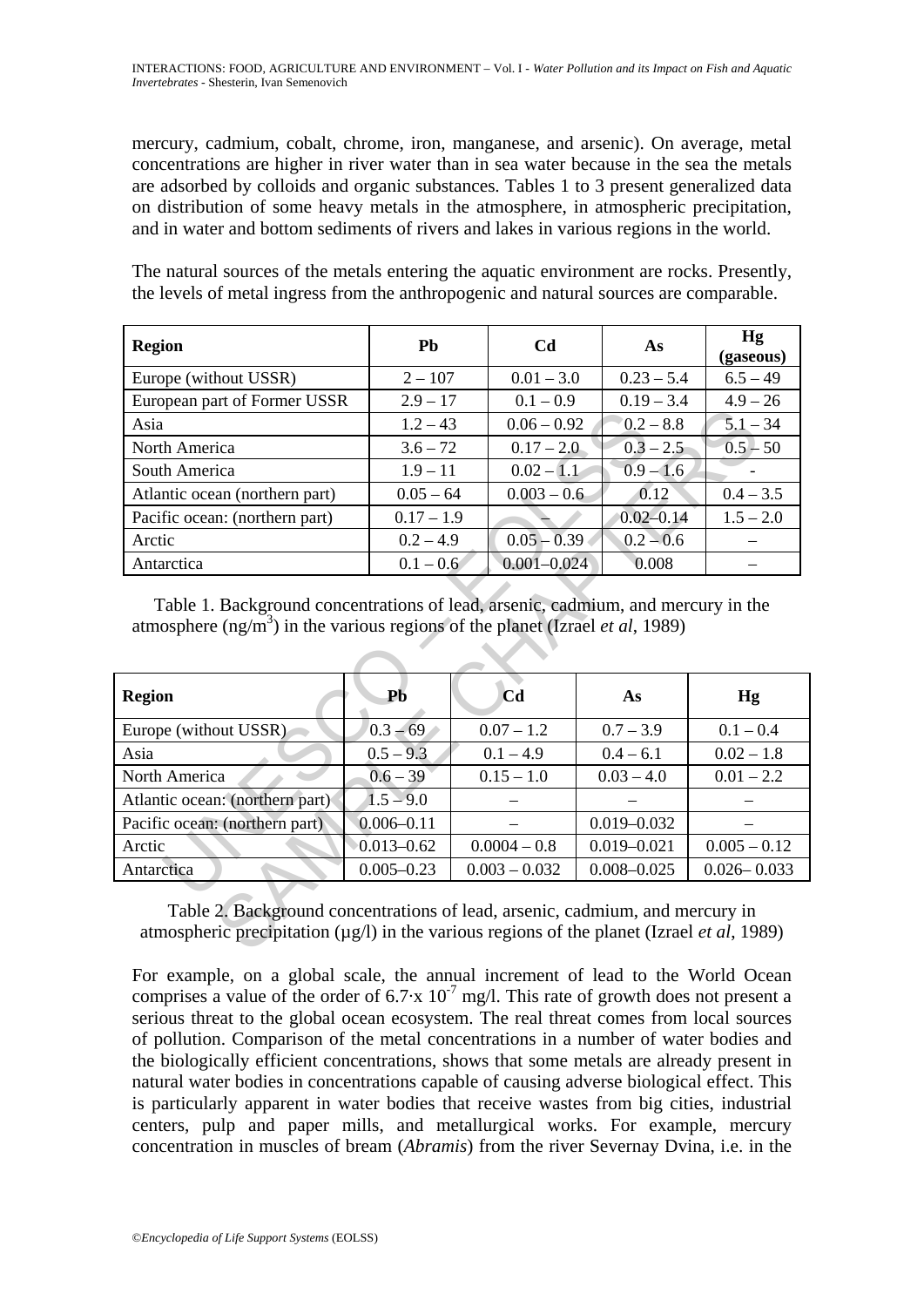| <b>Region</b>                                       | <b>Medium</b> | Pb           | Cd.           | As           | Hg            |
|-----------------------------------------------------|---------------|--------------|---------------|--------------|---------------|
| Western Europe                                      | water         | $0.07 - 9.0$ | $0.05 - 2.0$  | $0.02 - 3.6$ | $0.01 - 6.5$  |
|                                                     | sediments     | $3 - 100$    | $0.4 - 5.7$   | $6 - 13$     | $0.01 - 11$   |
| Eastern<br>Europe<br>(within<br>the<br>former USSR) | water         | $0.06 - 7.5$ | $0.07 - 1.9$  | $0.2 - 6.3$  | $0.02 - 0.5$  |
|                                                     | sediments     | $2 - 110$    | $0.04 - 1.7$  | $0.4 - 11$   | $0.01 - 0.45$ |
| Asia (within the<br>former USSR)                    | water         | $0.02 - 9.0$ | $0.02 - 1.9$  | $0.2 - 9.0$  | $0.01 - 0.5$  |
|                                                     | sediments     | $18 - 76$    | $0.18 - 2.1$  | $3.0 - 11$   | $0.01 - 0.02$ |
| North America                                       | water         | $0.5 - 6.2$  | $0.01 - 3.5$  | $0.08 - 7.5$ | $0.01 - 5.0$  |
|                                                     | sediments     | $2 - 78$     | $0.2 - 2.7$   | $1 - 13$     | $0.004 - 2.1$ |
| Australia                                           | water         |              | $0.02 - 0.08$ |              | $0.01 - 0.31$ |
|                                                     | sediments     |              |               |              | 0.13          |

zone affected by wastes from the Arkhangelsk pulp and paper mill (PPM), exceed the allowable norm.

Table 3. Background concentrations of lead, arsenic, cadmium, and mercury in water and bottom sediments  $(\mu g/l)$  in the various of the planet (Izrael *et al.* 1989)

The water bodies of Karelia, Lakes Onega, Ladoga, and Vychozero, and the Toma and Yanis-Ioki rivers are exposed to the heaviest pollution from PPM, and as a result of this, the catches of valuable fish species have been drastically decreased.

The America water  $0.5-6.2$   $0.01-3.5$   $0.08-7$ <br>
sediments  $2-78$   $0.2-2.7$   $1-15$ <br>
stralia water  $0.02-0.08$   $-$ <br>
sediments  $0.02-0.08$   $-$ <br>
ble 3. Background concentrations of lead, arsenic, cadmium, and<br>
and bo erica water  $0.5-6.2$   $0.01-3.5$   $0.08-7.5$   $0.01-5$ <br>
sediments  $2-78$   $0.2-2.7$   $1-13$   $0.004-2$ <br>
water  $0.02-0.08$   $0.01-0$ <br>
sediments  $0.02-0.08$   $0.13$ <br>
Background concentrations of lead, arsenic, cadmium, and The regular active sources of heavy metal pollution of the Black and Azov Seas include coastal sites where dredgings are discharged. This results in silting of the spawning grounds (breeding sites) for fish and damage to sessile filter feeders. The maximum allowable concentrations (MAC) of heavy metals and other pollutants in the water are often exceeded by tens and hundreds of times. In most years high levels of concentration of heavy metals and other toxicants are observed in the lower reaches of the river Don. This sometimes results in the mass death of fishes, especially in periods when the water temperature rises. In the delta (mouth) of the river Volga, pollution of bottom sediments and water by toxic substances results in the development of oncologic diseases in fish.

In the river Moskva, within the city boundaries and downstream, the concentrations of metals (zinc, lead, cadmium) exceed the environmental standards by factor of two or three. A great number of anomalies and deformities in the fishes are reported; and this number increases downstream. The most frequent defects are in the structure of the cranium, the eyes and associated neural pathways, the gills, and internal organs (especially the liver).The Kuibyshevskii water reservoir demonstrates preferential accumulation of metals in different organs of the same fish species, and by individuals of different species, depending on their level within the trophic chain, e.g. sabrefish (plankton-feeder) (*Pelecus cultratus*) - bream (*Abramis*) and roach (benthos-feeder) (*Rutilus rutilus*) - perch (mixed feeding) (*Perca fluviatilis*) - zander (*Stizostedion lucioperca*) and pike (*Esox lucius*) (predators). The lowest levels of manganese occur in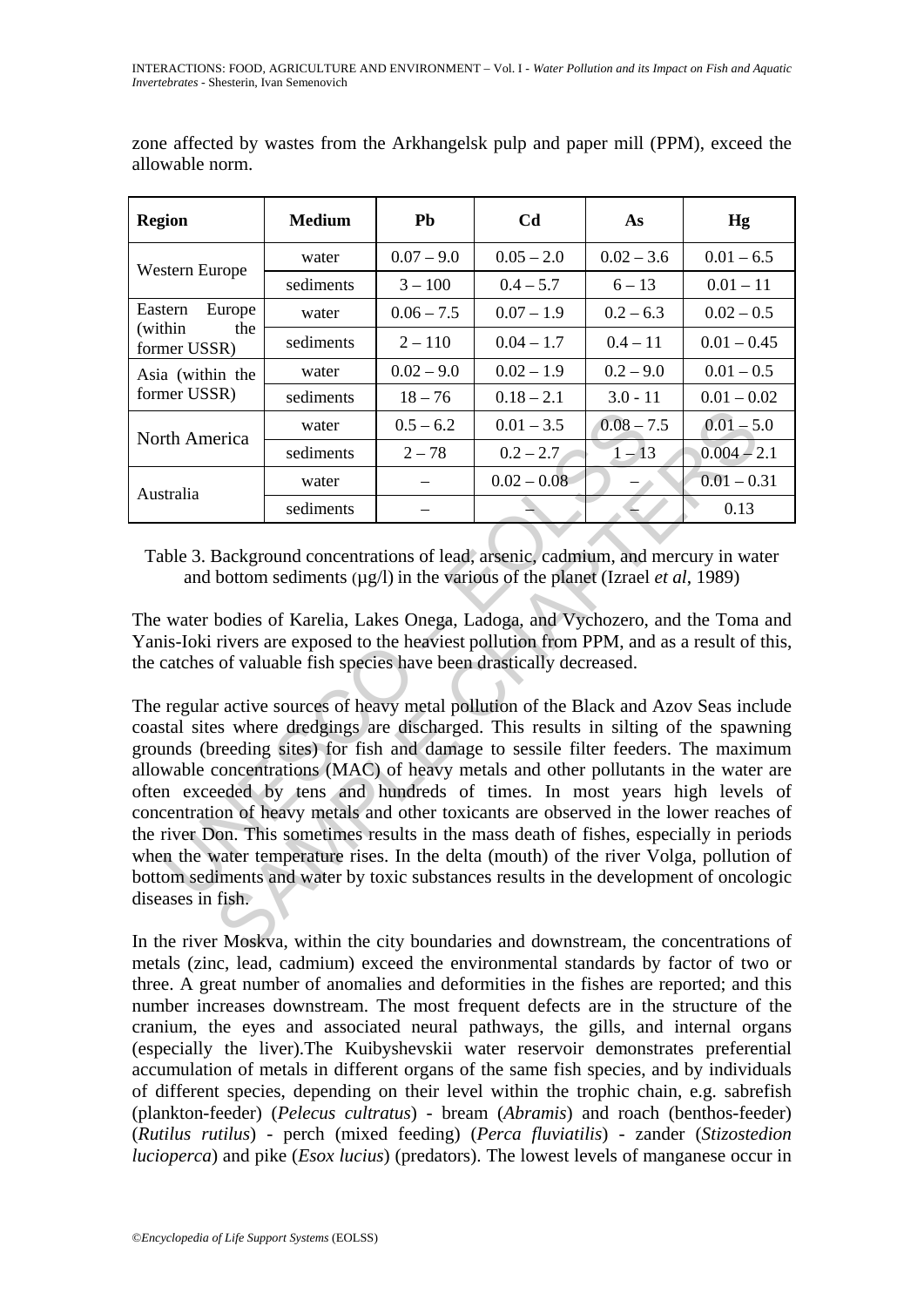the muscles and gills of sabrefish and roach; that of copper is contained in bream muscles. The skin of bream and pike contain low amounts of zinc, and low levels of lead are present in muscles of sabrefish, roach, and bream, and in bream liver.

Analysis of fish from the river Oka basin has revealed irregularity of metal distribution in fish organs. In all species except bream and white-eyed bream (*Abramis sapa*), copper was absent in the muscles, while in the liver of silver bream (*Blicca bjorkna*) its content exceeded the allowable amount by 1.3 times, and in the livers of bream, sabrefish, and white-eyed bream, this level was exceeded by a factor of 3.1, 5.5 and 17.8, respectively. Spawn of silver bream and white-eyed bream contained significant amounts of copper. Unlike organic substances which are all in due course degraded, adsorbed or assimilated in the water body, metal compounds retain their toxicity virtually indefinitely, since during their transformation the basic component of the compound, i.e. the metal, does not change.

pound, i.e. the metal, does not change.<br>
toxicity of a metal is determined by many factors including<br>
troin of action, ambient temperature, oxygen content in water, p<br>
are, and presence of compounds with which the metal m i.e. the metal, does not change.<br>
i.e. the metal, does not change.<br>
ty of a metal is determined by many factors including concentration<br>
f action, ambient temperature, oxygen content in water, pH, hardness of<br>
presence of The toxicity of a metal is determined by many factors including concentration and duration of action, ambient temperature, oxygen content in water, pH, hardness of the water, and presence of compounds with which the metal may complex. Rise of water temperature, oxygen deficit, decrease of pH, and hardness usually enhance the metal toxicity for hydrobionts. Simultaneous presence of organic compounds or other metals in water can have different effects on the toxicity. Coefficients of metal accumulation by hydrobionts, calculated in relation to their concentration in the water, differ greatly between organisms of different taxonomic status, as well as for different organs and metals. Basically, the values vary within a range from a few tens to tens of thousands.

The metals get into the tissues of aquatic animals mainly via their food. In fish, metals can also come via mechanical capture of suspended particles of hydroxides in gills, and chemical absorption of ions on the mucous membrane. In decreasing order of toxicity for hydrobionts, the metals are arranged as follows: Hg>Cd=Cu>Zn>Pb>Co>Cr>Mn=Fe>Sn.

Water quality standards for heavy metals are not the same in different countries. Thus, the maximum allowable concentration for copper is 0.002 to 0.004 mg/l in Canada, 0.003 to 0.005 mg/l in Sweden, 0.006 to 0.021 mg/l in the USA, and 0.001 to 0.005 mg/l in Russia. There is a tendency for average metal concentrations to increase in fishes from inland seas as compared to ocean species. The average mercury concentrations in muscles of fishes from the Baltic, Black, and Caspian seas are higher by 2 to 4 times than in oceanic fish. Similar differences are noted for lead and cadmium, though these are smaller in value.

This agrees with the general trend of increase of the level of marine pollution when moving from the open ocean to the neritic zone and inland seas. One should also be aware, however, of the possibility of increase in heavy metal concentrations in the water and fish of inland seas and coastal waters as a result of natural processes, mainly surface run-off and coastal erosion. Lead concentrations are always higher in catadromous fishes as compared to oceanic species, while for cadmium such a relationship is not always observed.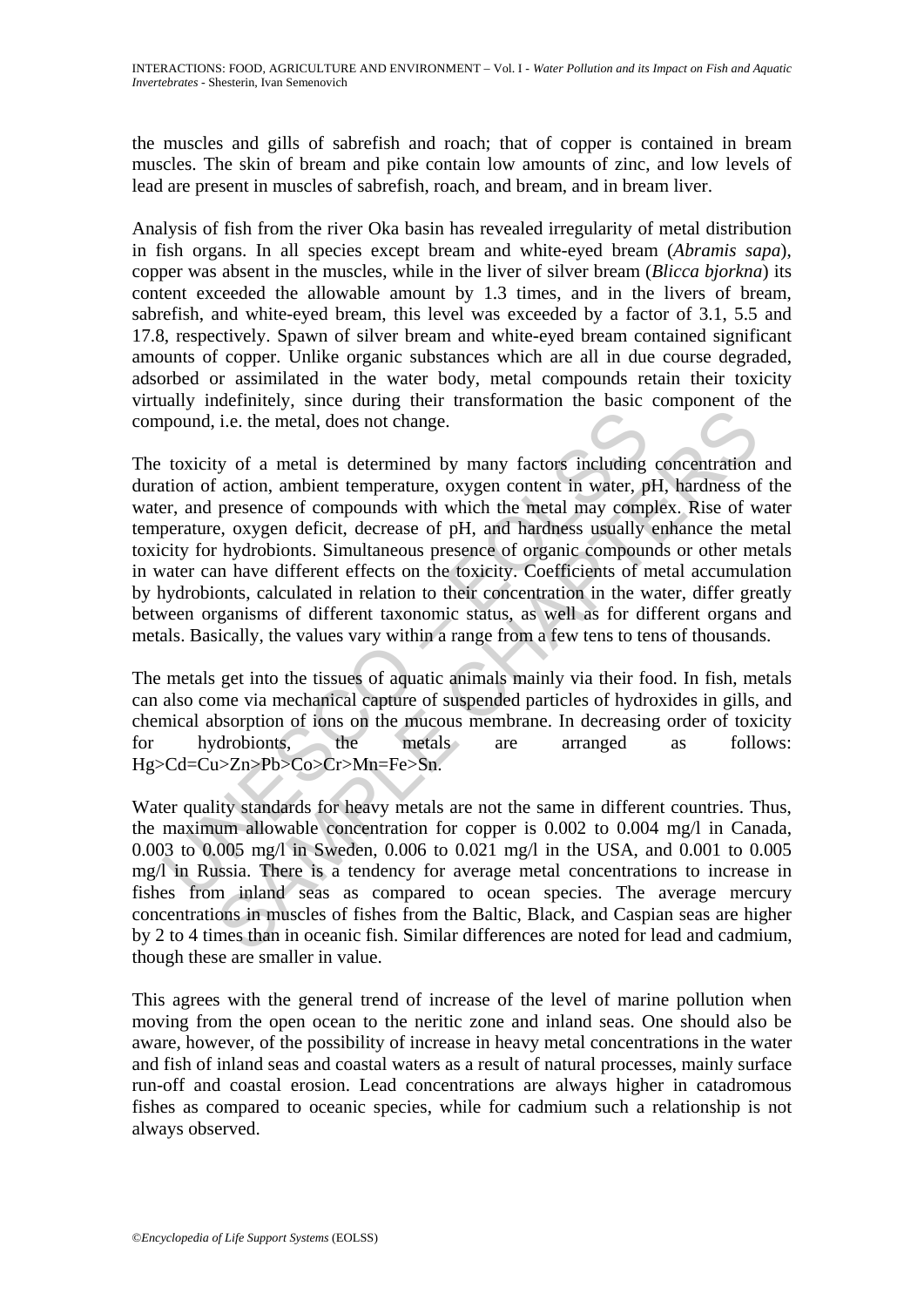Mercury accumulation in large oceanic predatory fishes, such as tuna (*Thunnus*), shark, and swordfish (*Xiphias*), as well as in cetaceans, is higher, by an order of magnitude, than in non-predatory marine fishes. Irreversible accumulation of mercury in predatory fishes takes place as a result of passage through the food chain.

Lead and cadmium are the metals most accumulated in the skin and scales of fishes.

Mercury is more concentrated in muscles and livers. This is connected with the ability of mercury to create strong complexes with functional groups of proteins. This results in creation of stable mercury-organic complexes with high capability of bioaccumulation. These compounds are slowly removed from animal organisms. Cases of mass poisoning of people and marine fish-eating mammals are known in Japan, Iraq, Pakistan, and Guatemala (Minimata disease). The mercury content in marine invertebrates is usually less than that in fishes. For example, the average concentration of mercury in muscles of 41 species of commercial (food) fishes in the North Atlantic shelf amounted to 0.154 mg/l while in the soft tissues of mollusks and invertebrates this did not exceed 0.1 mg/l. Similar data are typical for the Northern and Baltic seas and bays of Australia.

than that in fishes. For example, the average concentration of meropecies of commercial (food) fishes in the North Atlantic shelf at while in the soft tissues of mollusks and invertebrates this did not lare dial ar data ar at in fishes. For example, the average concentration of mercury in muscle of commercial (food) fishes in the North Atlantic shelf amounted to 0 in the soft tissues of mollusks and invertebrates this did not exceed 0.1 n ar Hydrobionts can be arranged in the following order with respect to their sensitivity to mercury: bacteria, crustacea, algae, fishes, mollusks, insect larvae. Information on high mercury content in fishes, i.e. up to 7 mg/l of raw mass, was first obtained in the USA in the mid 1970s when studying water bodies in South Carolina. Elevated mercury content in fishes was later revealed both in Finnish water bodies and in those of North America. By the late 1980s in Sweden, concentrations of toxicant in fishes higher than the environmental standards were found in 10 000 lakes.

One of the reasons for this was of the lower pH of the water, as a result of acid rain. Lower pH increases the biological availability of mercury. Fecundity and productivity of hydrobionts can be used as a sensitive indicator of the toxic effects of metals.

Water hardness plays a key role in manifestation of metal toxicity. For the most fish species, increased water hardness reduces metal toxicity. The metal toxicity also depends on the degree of ionic dissociation. Ions of the metals are toxic as well.

It is very important to take into account the synergetic and antagonistic effects of metals on hydrobionts. Combinations of heavy metals, such as copper and zinc, copper and cadmium, nickel and zinc, are synergetic. Compounds of metals with cyanides create metal cyanide complexes, the toxicities of which are significantly lower than those of the cyanides and salts of heavy metals on their own.

The heavy metals have a high degree of accumulation through the food chain. This process can intensify the toxic effects, both directly on the hydrobionts and on humans eating marine products. Various combinations of metals and also metals and other ions and substances in domestic and industrial wastewaters, present a real and potential hazard for aquatic ecosystems. This problem needs to be thoroughly analyzed and studied.